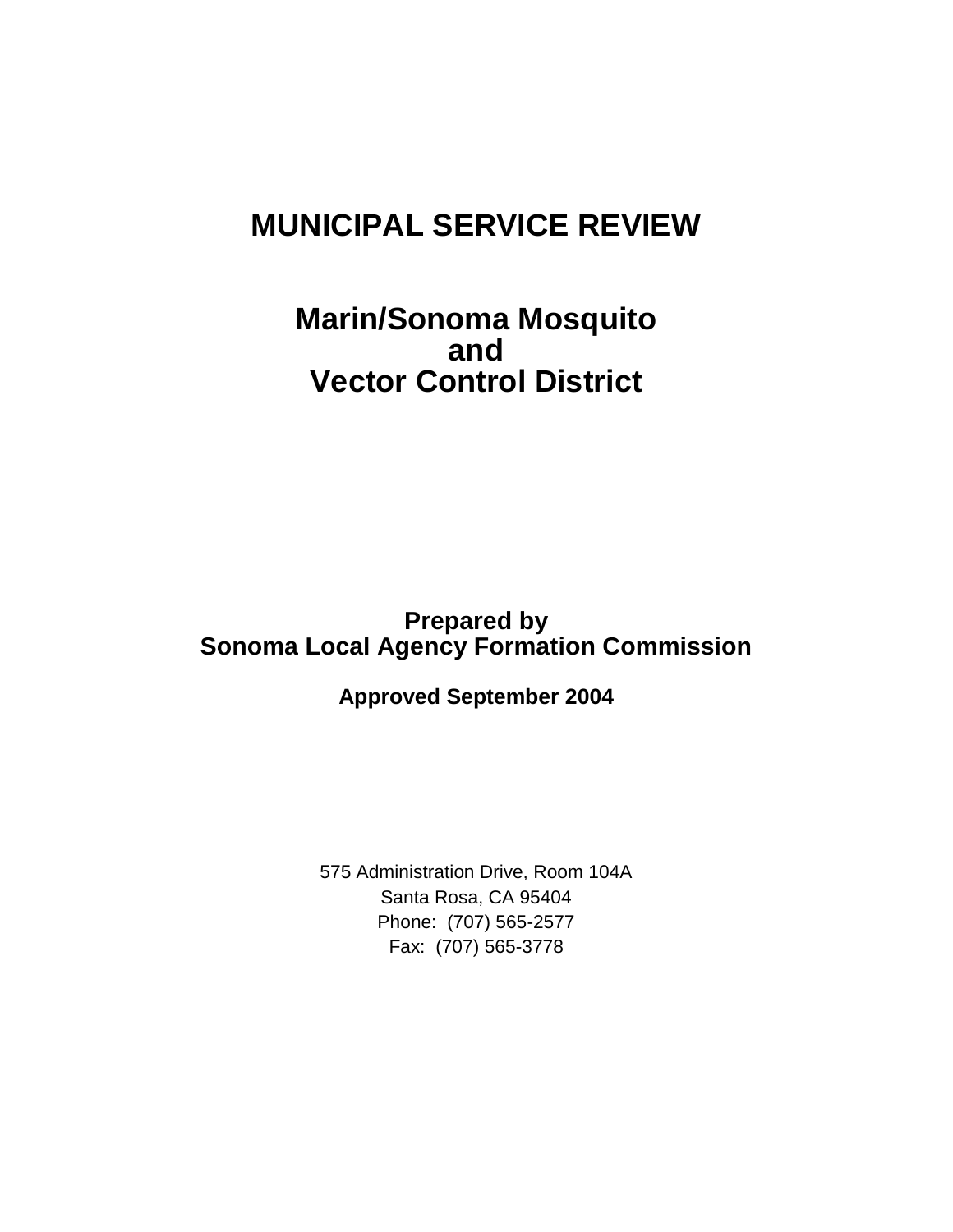#### **Introduction**

 Act") requires the Local Agency Formation Commission ("LAFCO") to conduct a municipal service review ("MSR") prior to or in conjunction with preparing or updating a sphere of influence for a city or district. The Marin/Sonoma Mosquito and Vector Control District ("the District"), which currently covers almost 1,000 square miles in both to include the entirety of both counties, and annexation of all territory remaining outside present District boundaries in both counties, especially in response to the threat posed by West Nile Virus, which has affected this area as of this summer. Under the proposal, The Cortese-Knox-Hertzberg Local Government Reorganization Act of 2000 ("the Sonoma and Marin counties, is requesting amendment of its sphere of influence ("SOI"), the SOI and District boundaries would be coterminous.

 and annexation requests. In line with the Commission's policy and procedures for proposals affecting more than one county, Sonoma LAFCO has consulted with the staff of Marin LAFCO, has included Marin LAFCO and agencies it designated to review and comment on the MSR, and has carefully considered recommendations of Marin LAFCO Sonoma is principal LAFCO, responsible for taking action on the SOI amendment in the Commission's deliberations and final action regarding this proposal.

### Municipal Service Review

 Government Code Section 56430 directs the Commission to conduct a service review of the municipal services provided in the county or other appropriate area before or in conjunction with establishment or update of a sphere of influence. A municipal service review is an analysis of public services in which determinations are made regarding adequacies or deficiencies in service, cost effectiveness and efficiency, government structure options and local accountability. In response to the proposed amendment to the sphere of influence for the Marin/Sonoma Mosquito and Vector Control District and annexation of lands, this service review examines mosquito abatement and vector control services provided within District boundaries and in the balance of Sonoma and Marin counties, as related to nine factors specified in the governing statute:

- 1. Infrastructure needs or deficiencies
- 2. Growth and population projections for the affected area
- 3. Financing constraints and opportunities
- 4. Cost avoidance opportunities
- 5. Opportunities f or rate restructuring
- 6. Opportunities for shared facilities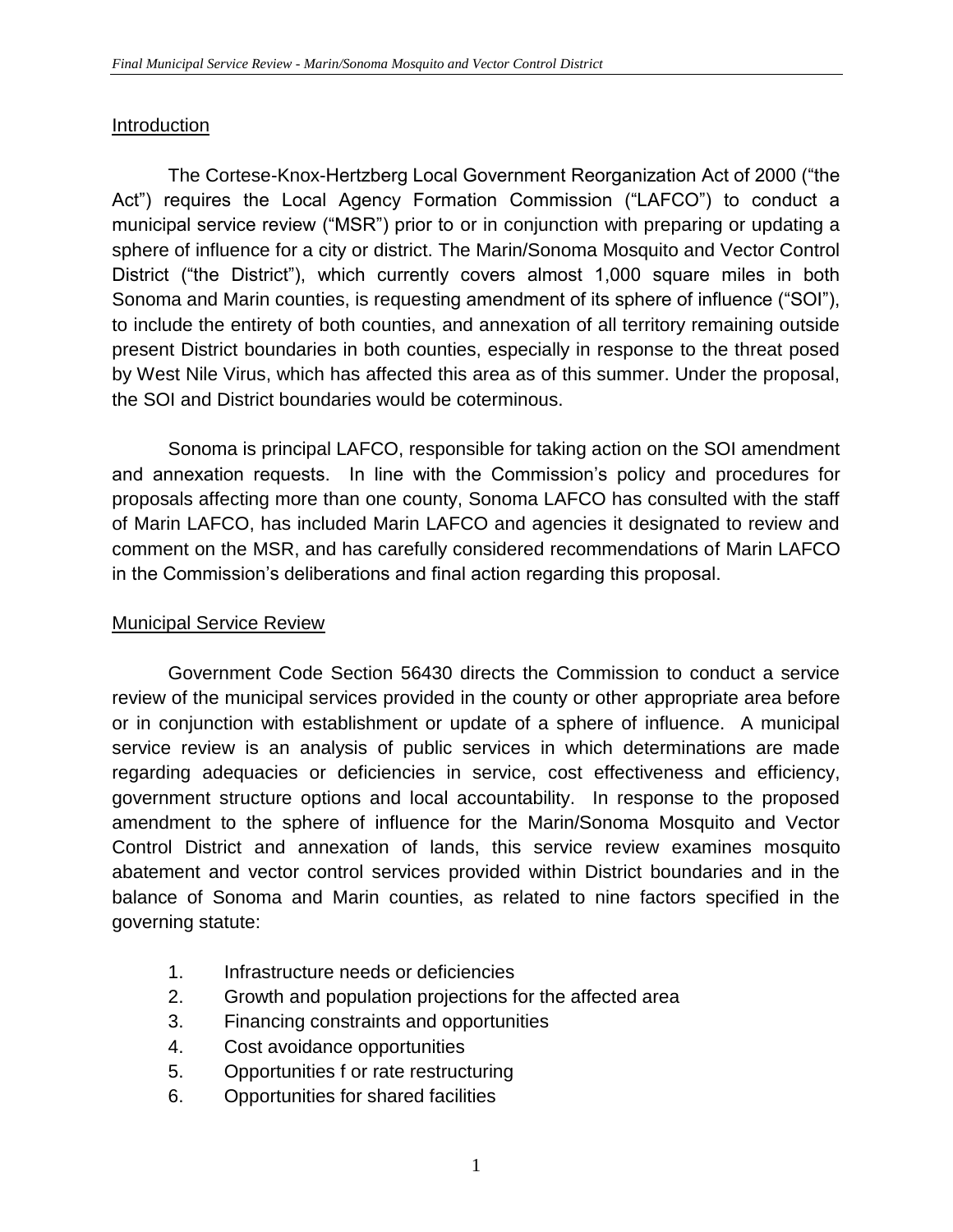- $7.$ 7.Government structure options, including advantages and disadvantages of consolidation or reorganization of service providers
- 8. Evaluation of management efficiencies
- 9. Local accountability and governance

#### Marin-Sonoma Mosquito and Vector Control District

 The Marin/Sonoma Mosquito and Vector Control District was formed as the Marin Mosquito Abatement District on November 6, 1915, shortly after the state legislature approved the Mosquito Abatement Act; it was the first such district in the State of California. In 1976, the District annexed territory in Sonoma County and officially became the Marin/Sonoma Mosquito Abatement District. In the 1990s, the District took on the responsibility of controlling other vectors and changed its name to the Marin/Sonoma Mosquito and Vector Control District.

 the Marin/Sonoma Mosquito and Vector Control District. The District's boundaries follow school district boundaries in Sonoma and Marin counties, roughly 1,000 square miles, and include the cities of Cotati, Petaluma, Rohnert Park, Santa Rosa, Sebastopol, Sonoma and Windsor, in Sonoma County, and the cities of Belvedere, Corte Madera, Fairfax, Larkspur, Mill Valley, Novato, Ross, San Anselmo, San Rafael, Sausalito, and Tiburon, in Marin County, as well as surrounding unincorporated communities.

*Profile of the District*:

District Office: Telephone: Website:

 District Office: 595 Helman Lane, Cotati, CA 94931Telephone: (707) 285-2200Website: (707) 285-2200

l,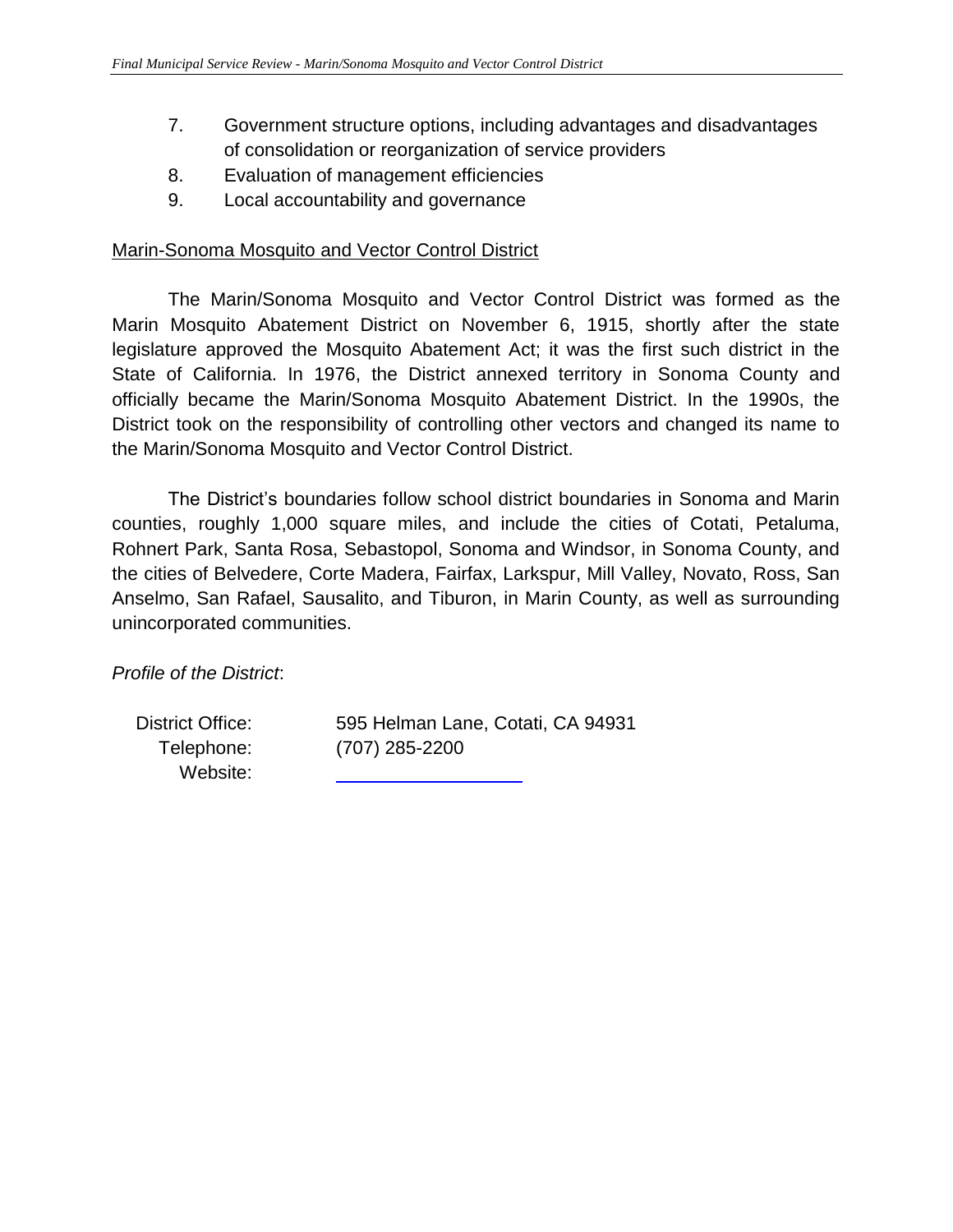#### *Boundaries*

 northern boundary of the Windsor Unified School District, west to include Forestville Union School District and south and to the east to include Rincon Valley Union School District and south to the County line, and in Marin County, including the following school districts; north to Novato School District, west to Ross and Dixie School Districts, south to Sausalito and east to San Pablo Bay. District boundaries follow school district boundaries: in Sonoma County, from the

#### *Sphere of Influence*

 The District's current sphere of influence includes all of Sonoma County and that portion of Marin County within District boundaries. Amendment of the sphere, as proposed, would result in the inclusion of all of both counties in the sphere; District boundaries would be coterminous.

| <b>Population Served:</b>    | Approximately 650,000                                    |
|------------------------------|----------------------------------------------------------|
| Land Use:                    | Residential, Commercial, Agricultural                    |
| <b>Enabling Legislation:</b> | Mosquito Abatement Act of 1915 and California Health and |
|                              | Safety Code, as revised, January 2004                    |

#### *Services Provided by the District, As Permitted by Enabling Legislation*

 The District protects the health and comfort of the public through the abatement of vertebrate and invertebrate vectors. A vector is any animal or insect capable of transmitting the causative agent of human disease or capable of producing human discomfort or injury, including but not limited to mosquitoes, flies, mites, ticks, other arthropods, and rodents and other vertebrates. The District's programs consist of surveillance, control, education, interagency cooperation, and legislation. The District takes any and all necessary or proper actions to both prevent and abate the occurrence of vectors and vector-borne diseases.

#### *Unserved Areas*

 Areas presently not served by the District include, in Sonoma County, the cities of Healdsburg and Cloverdale, unincorporated areas north of the Windsor Unified School District, areas north and west of the boundary of the Forestville Union School District, and areas along the Sonoma Coast north of the Wilmar Union School District and, in Marin County, west, south, and east of Dixie, Ross, and Novato school districts to the Pacific Ocean, the Golden Gate Bridge, and San Pablo Bay. Maps showing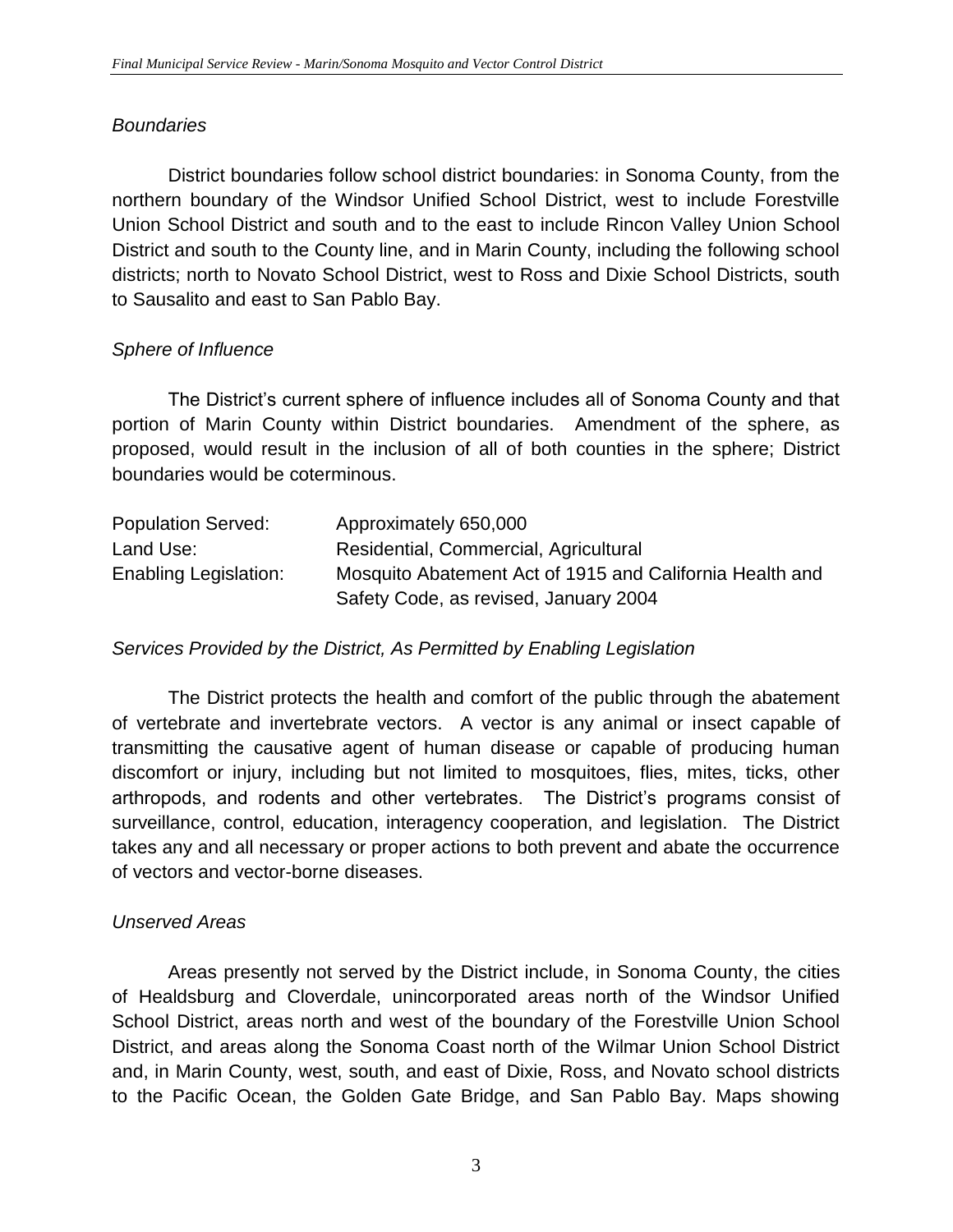current boundaries, along with the area proposed for annexation, are included as part of this review. The current boundary encompasses approximately 1,000 square miles; if the proposed annexation is approved, approximately 1,100 square miles of territory would be added to the District, in the two counties.

#### *District Budget*

 In 2003-04, the District operated on a budget of \$5,530,260, which includes salaries and benefits, services and supplies, fixed assets and capital improvements, and debt service payments. The District's Adopted 2004-05 Budget is summarized in the tables below.

| <b>2004-05 REVENUES</b>   |           |  |  |  |  |
|---------------------------|-----------|--|--|--|--|
| <b>Tax Revenues</b>       | 2,285,402 |  |  |  |  |
| <b>Benefit Assessment</b> | 1,073,020 |  |  |  |  |
| <b>Other Revenues</b>     | 268,759   |  |  |  |  |
| <b>Total Revenue</b>      | 3,627,181 |  |  |  |  |

| <b>2004-05 EXPENDITURES</b>   |           |  |  |  |  |
|-------------------------------|-----------|--|--|--|--|
| <b>Salaries and Benefits</b>  | 2,548,177 |  |  |  |  |
| Services and Supplies         | 1,752,884 |  |  |  |  |
| Fixed Assets/Capital Improve. | 484,200   |  |  |  |  |
| <b>Subtotal Operations</b>    | 4,785,261 |  |  |  |  |
| <b>Debt Service Payments</b>  | 1,299,503 |  |  |  |  |
| <b>Total Adopted Budget</b>   | 6,084,764 |  |  |  |  |

 The District will balance its budget for the current fiscal year by using surplus funds available from previous years. The increase from 2003-04 to 2004-05 reflects a number of changes. To provide what the District has determined is the necessary level of service for the area proposed to be annexed, at least initially, the District projects a equipment, in addition to costs associated with the annexation process. Also, the District budgeted this year for its self-insurance program premium, whose cost, previously, was covered by program reimbursements. In addition, costs for state mandated programs, including ERAF (Educational Revenue Augmentation Fund) and reimbursement to Marin and Sonoma counties for bill collecting, are included. The debt service carried by the District in recent years is anticipated to be paid within the year. need for four new field technician positions, as well as associated vehicles and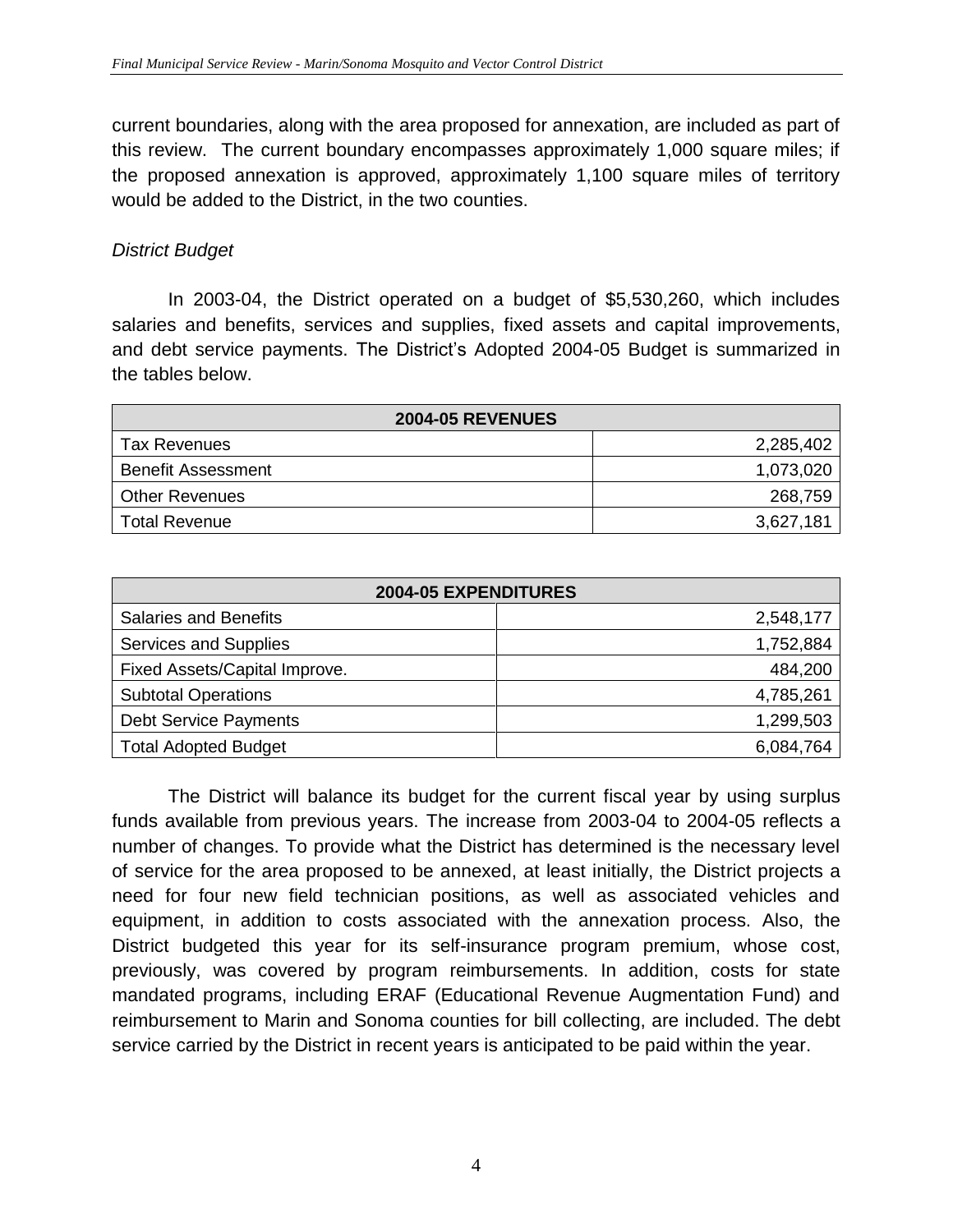# *Agencies Providing Related Services*

The Marin/Sonoma Mosquito and Vector Control District is the only district of its kind in Sonoma or Marin counties. No other agency provides a similar service.

# *Discussion of Municipal Service Review Factors and Determinations*

As indicated above, the Commission is required, by statute, to make determinations regarding the nine factors enumerated in Government Code Section 56430, in a municipal service review. The following includes District comments relating to the factors, followed by staff comment or analysis. Determinations for Commission consideration can be found at the end of the Service Review.

## 1. Infrastructure Needs and Deficiencies

According to the Municipal Service Review Guidelines issued by the State of California Office of Planning and Research, "infrastructure" is defined as public services and facilities, and "infrastructure needs and deficiencies" refer to the status of existing and planned infrastructure and its relationship to the quality and levels of service that can or need to be provided.

*The District reports that there are no infrastructure needs or deficiencies related to services provided currently or services proposed to be provided, in the area to be annexed.* 

In December 2000, new facilities for District administration, laboratory, and field operations were completed. Located at 595 Helman Lane, in Cotati, the headquarters is centrally located within the service area, and no additional or new facilities are planned. The District offers services that are not provided by any other agency. The professional staff has access to a fleet of vehicles, watercraft, and bio-rational dispersal equipment to aid in performing its responsibilities. If the Commission approves annexation of remaining territory in both Marin and Sonoma counties, the District would need to increase its inventory of vehicles and equipment. Sufficient financial resources to assure provision of services, as required with an expanded territory, would be available upon voter approval of a benefit assessment. The District indicates that all environmental and safety standards, as required by local, state, and federal programs, are strictly enforced.

# 2. Growth and population projections for the affected area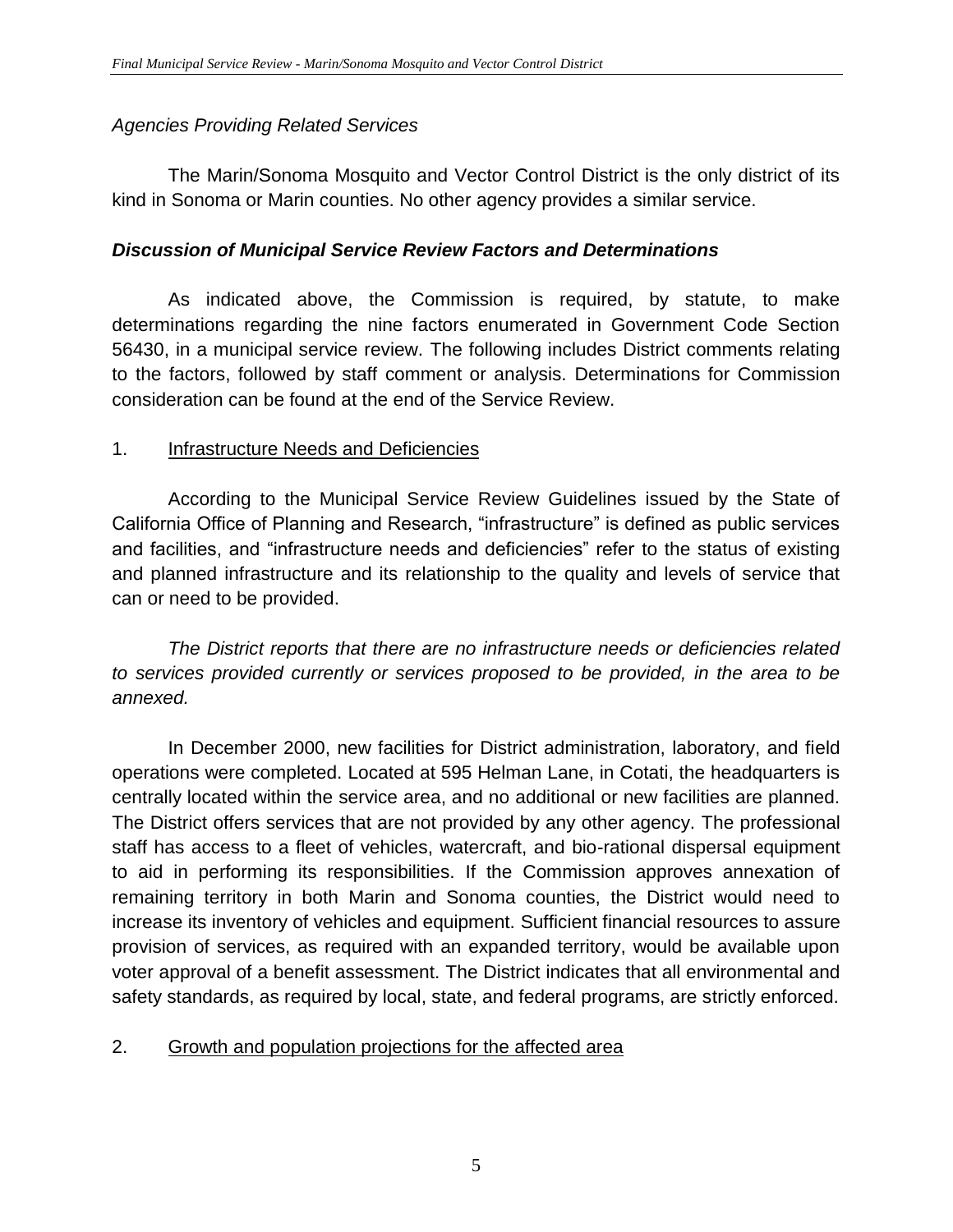*The District reports that growth and population projections for the sphere expansion area are not relevant to the proposed annexation, nor does future population growth depend on completion of the annexation. The services are intended to benefit the existing population and any future population in the affected area.* 

ABAG Projections 2003 are summarized for Marin and Sonoma counties in the following table:

| 2003 ABAG Projections |         |         |         |         |         |         |  |  |  |
|-----------------------|---------|---------|---------|---------|---------|---------|--|--|--|
|                       | 2005    | 2010    | 2015    | 2020    | 2025    | 2030    |  |  |  |
| Marin                 | 254,500 | 264,100 | 271,200 | 275,700 | 279,600 | 283,100 |  |  |  |
| Sonoma                | 497,800 | 525,400 | 539,500 | 551,500 | 557,500 | 565,700 |  |  |  |

The District appears capable of providing services that can accommodate the growth and population projections for the affected territory, if the electorate in the area proposed for annexation approves a funding mechanism. Based on the services already provided to similar territory and population, the District has been able to plan for what needs to be accomplished in an expanded area.

#### 3. Financing Constraints and Opportunities

*The District reports that its ability to provide adequate levels of service, equal to that provided within the existing District boundaries, is dependent on receipt of sufficient revenues. The District proposes that services to be provided in the territory to be annexed will be funded through a voter-approved benefit assessment measure.* 

Prior to Proposition 13, the California Health and Safety Code allowed mosquito control districts to set a tax rate sufficient to fund their proposed budget. Since voters passed Prop. 13 in 1978, the District has received a share of the one percent general county property tax. In 1996, the District's Board of Trustees formed a benefit assessment district, under which additional revenue is collected to fund District programs at a level it believes is necessary to protect health and living standards of residents.

Presently, within District boundaries, funding sources include a small percentage of property taxes and an assessment paid by property owners. Because an additional portion of property tax is unlikely to be transferred to the District upon annexation of additional territory, the District plans to ask voters in the territory proposed to be annexed to approve a benefit assessment for District services. The benefit assessment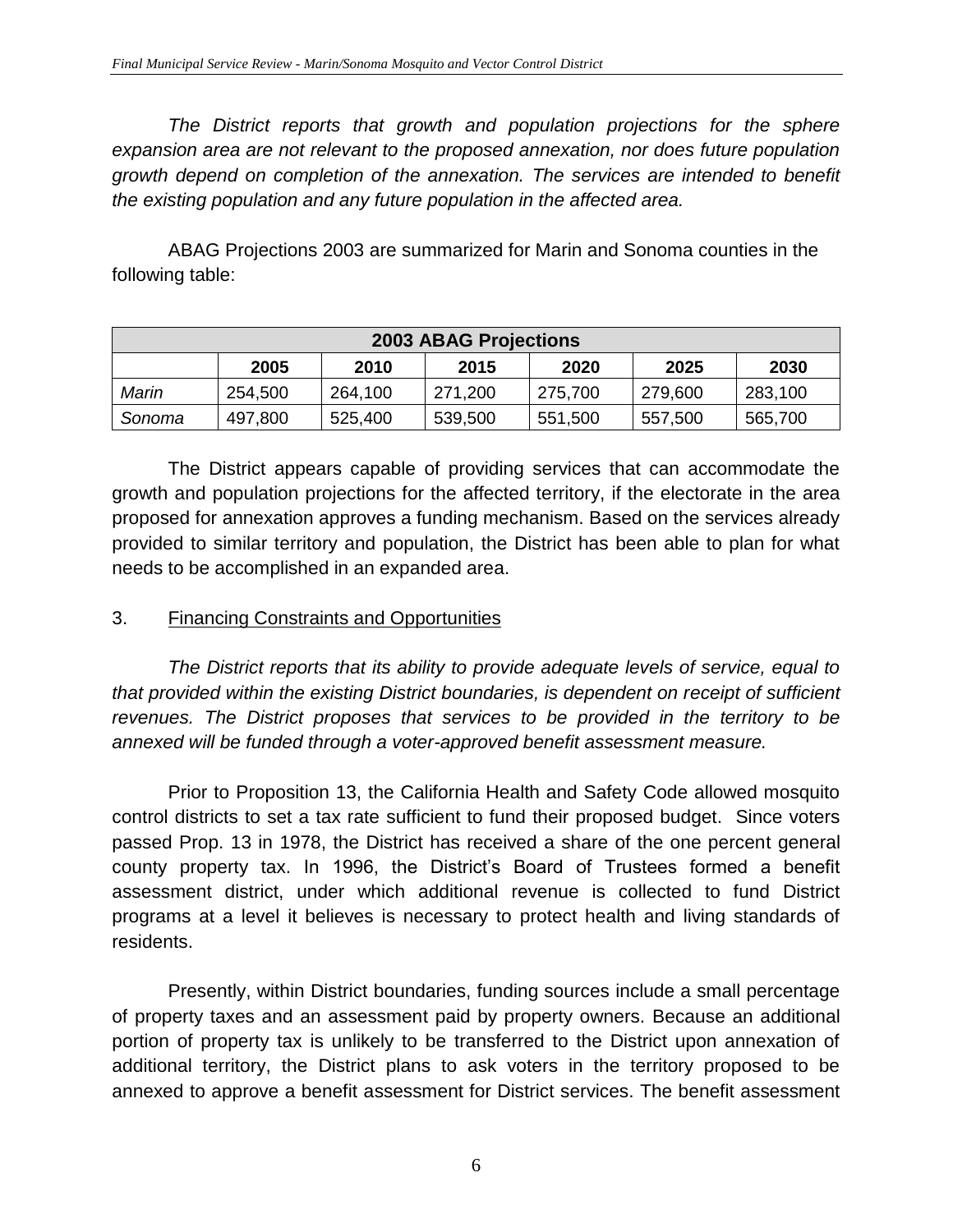would cover the cost of annexation and start-up costs of staff and equipment, anticipated for about five years, with the remainder approximating what current District property owners pay. It would total about \$19.00 per parcel and would change only for an annual cost of living adjustment, not to exceed five percent. With the addition of almost 42,000 parcels, the District would anticipate a revenue accrual of approximately \$797,000 annually, if annexation is approved.

# 4. Cost Avoidance Opportunities

*The District reports that services provided to the public are not duplicated within any other agency. Because of the type of services being provided, in-house management, instead of outsourcing, has been the most cost- efficient and costeffective way of doing business. The District states that expansion of its territory, via the proposed annexation, will not negatively impact services provided within the present District or the expanded area as long as sufficient funding is available to provide services at the necessary standard.* 

The District appears to be taking advantage of cost avoidance opportunities. The District has been involved in a shared self-insurance program with other mosquito and vector control agencies throughout the state and has shared information, educational materials, and, at times, equipment, with other agencies. For the first time, a consortium of healthcare agencies, at all levels of government, has been working together to share professional expertise in preparation for the potential threat of the West Nile Virus.

# 5. Opportunities for Rate Restructuring

 *The District reports that its Board of Directors has established the benefit assessment rate not to exceed \$12.00/year/parcel, with a cost of living adjustment not to exceed five percent. In 2003-04, the average cost was \$9.75/parcel. When combined with the portion of property tax each parcel owner paid to the District, the total amount equaled \$20.36. For the current year, due to planning and cost savings, the District is able to reduce the benefit assessment rate to \$5.00 for parcels within the District at this time. The District anticipates continuing this rate into next year, in that, with the last debt service payment on its headquarters to be made this year, sufficient funds will be available to meet District needs. For the area proposed to be annexed, the District proposes to establish the benefit assessment rate at \$19.00, for a period of five years, adjusting for a cost of living increase annually. This will cover the cost of annexation and start-up costs for staff and equipment. After the five-year period, the District plans to implement a single benefit assessment rate that would apply to all property owners.*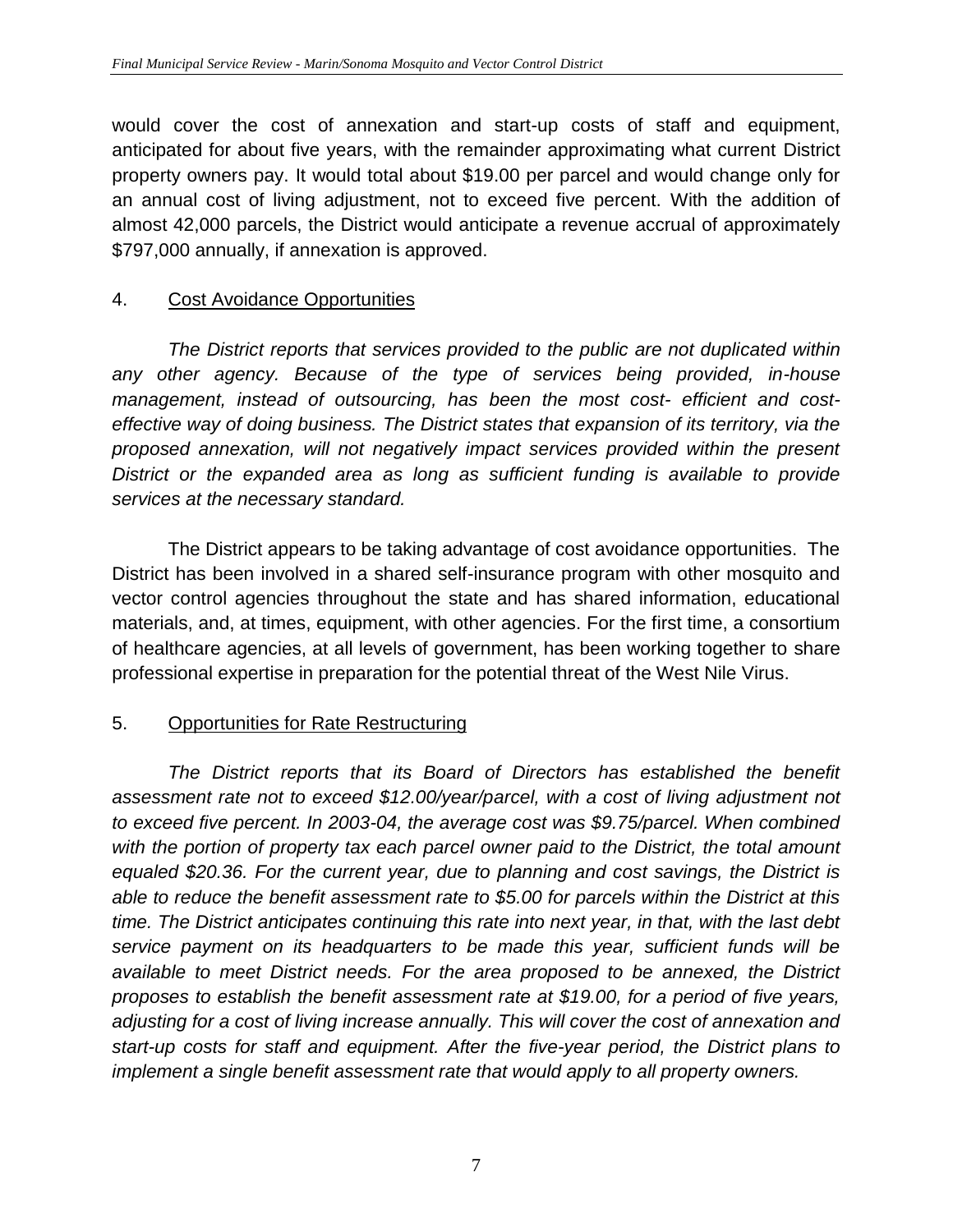The District appears to be aware of its funding needs to provide services at the level it deems necessary for public health and safety. At the same time, it appears to be able to manage its financial situation so that current ratepayers, who have helped accumulate reserves, can benefit by a temporary reduction in the amount they are assessed for services provided. Although this will not affect property owners new to the District, once the assessments collected cover costs, the rates will be equalized.

# 6. Opportunities for Shared Facilities

*The District states that it is the only agency in Sonoma and Marin counties that provides mosquito and vector control services. Its facility, located in Cotati since 2000, provides adequate space for professional, support, and field staff as well as vehicles and other equipment. Even with potential new service area as a result of annexation of territory, if approved, the District believes that this facility will be adequate to serve the needs of the District; the District will undertake an evaluation within a five-year period to determine whether facility needs are being met. Space is not available to share with other agencies.* 

It does not appear that there is a need or opportunity for the District to share facilities at this time. However, in anticipation of providing services throughout two counties, the possibility of sharing facilities with other public agencies, for vehicle and equipment maintenance, as an example, merits consideration.

# 7. Government Structure Options

*The District states that it is the only local agency that provides mosquito and vector control services in Marin and Sonoma counties. At the present time, only portions of those counties are served. Especially with the threat posed by West Nile Virus, which does not respect boundaries, the District believes that annexation of remaining portions of the counties would allow for efficient provision of services to prevent and eradicate this and other pests.* 

Since the District provides the type of services that are countywide in nature, to deal with problems that cross District boundaries, continuing with a single-purpose district serving the entirety of each county makes sense. There does not appear to be any need or interest in merging or reorganizing this District with any other public entity.

# 8. Evaluation of Management Efficiencies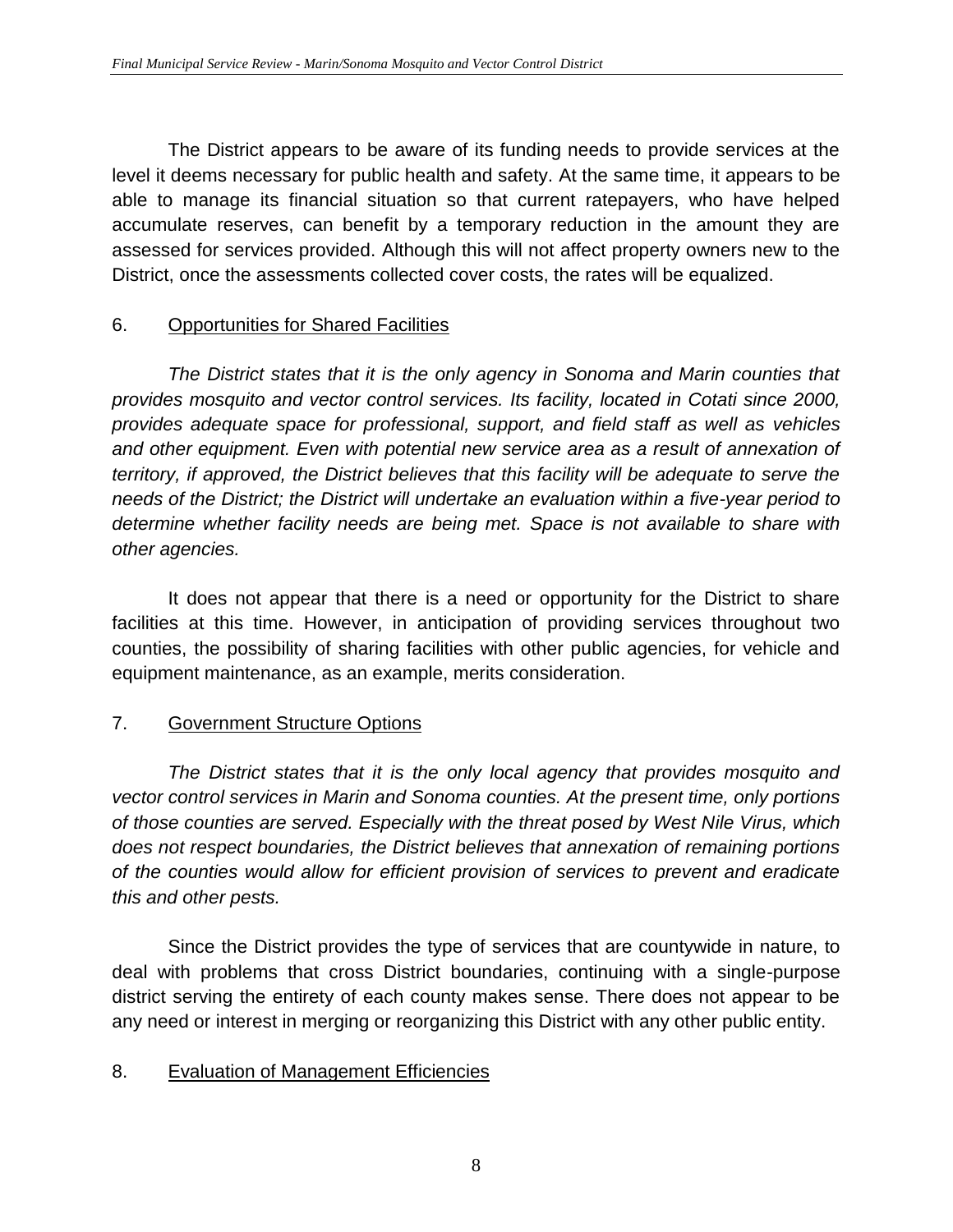*The District reports that it operates with a staff of 29 administrative, laboratory, field, educational, and support personnel. In anticipation of annexation of the remaining territory in Marin and Sonoma counties, the District sees the need for four additional field technician positions, to serve the new territory; these positions are included in the current-year budget. After a period of providing service, the District will evaluate whether additional laboratory and/or administrative personnel will be needed.* 

*Each year, the management staff initiates a planning review to develop and change the District's programs, if needed, due to legislation, consumer interest and demand, and other factors. An outside firm audits the District's accounts annually, and its report is filed locally and with the state. Presently, no litigation or Grand Jury inquiries involve the District.* 

The District provides a unique and important service to communities in Marin and Sonoma counties. The majority of its budget is focused on efforts to prevent and abate vector-borne diseases. The District appears to be operating efficiently and is able to provide service in a variety of environments, ranging from residential to the Laguna de Santa Rosa.

#### 9. Local Accountability and Governance

*The District reports that a 20-member board of directors has been established to oversee District policy and operations. Each city or town within the District has the right to appoint one representative, while the Board of Supervisors of Marin and Sonoma counties each appoints one member, to represent unincorporated areas. Board meetings, held at District headquarters on the second Wednesday of each month, comply with the provisions of the Brown Act and other state laws; meetings are noticed, and the public is encouraged to attend. The District operates an active public education program with classroom presentations at local schools, participation at community events and fairs, distribution of brochures and media releases during the year, and discussion with homeowner and neighborhood groups. The District's website [\(www.msmosquito.com\)](http://www.msmosquito.com/) provides information to the public about the District and areas of present concern, such as West Nile Virus.* 

Currently, the Board of Directors of the District includes 17 members, representing unincorporated Marin and Sonoma counties and 15 cities. The cities of Mill Valley, Ross, and Sausalito, in Marin County, are not currently represented. The District contacts cities without representation annually regarding appointment of a member to the Board of Directors. Annexation of the remaining territory in Marin and Sonoma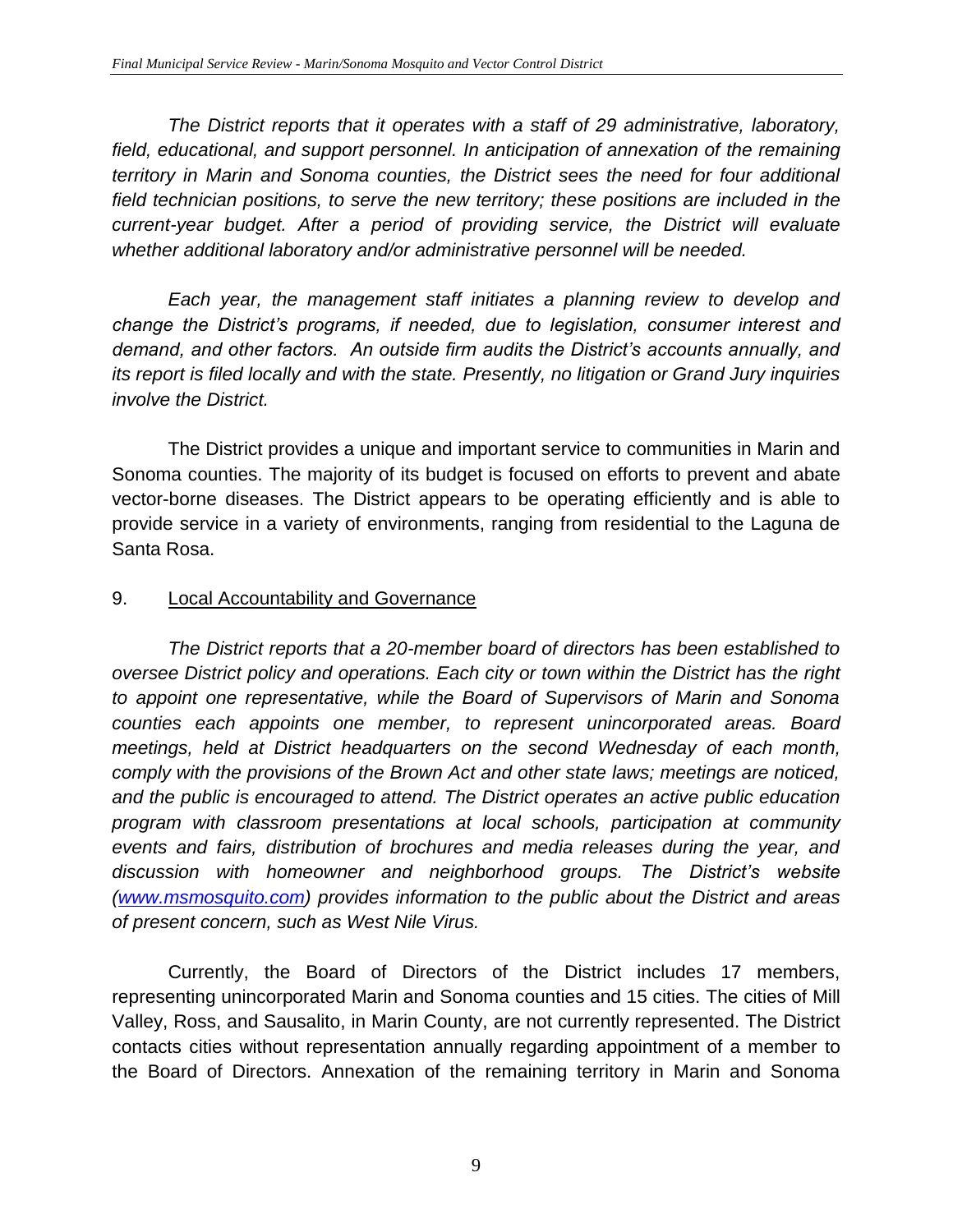counties would allow appointment of a resident from Healdsburg and Cloverdale, in Sonoma County.

District office staff receives and records more than 3,000 service requests annually with many requiring follow-up by field staff. The District's key objective is to continue to respond to each problem and help residents live in an environment safe from mosquito and other vector-borne diseases.

#### *Recommended determinations pursuant to Government Code Section 56430:*

- 1. Regarding infrastructure needs and deficiencies, the Commission determines that the District currently has no unmet infrastructure needs or deficiencies.
- 2. Regarding growth and population projections for the affected area, the Commission determines that the District is capable of meeting service level needs of an expanded area, with projected increased population, over the next 20 years, if sufficient funding is provided from the area proposed to be annexed, in the form of a benefit assessment.
- 3. Regarding financing constraints and opportunities, the Commission determines that expansion of the District's service area is contingent on a funding source, i.e., the proposed benefit assessment, to equal the level of service provided within the current District boundaries.
- 4. Regarding cost avoidance opportunities, the Commission determines that the District utilizes opportunities to avoid or reduce costs.
- 5. Regarding opportunities for rate restructuring, the Commission determines that the District takes opportunities to restructure its rates, consistent with the need to maintain sufficient funding levels to provide necessary services.
- 6. Regarding, opportunities for shared facilities, the Commission determines that the District does not currently need shared facilities, since a new headquarters was built in 2000, providing adequate space for all staff and equipment. Expansion of District boundaries merits review of opportunities for shared facilities, in the future.
- 7. Regarding government structure options, including advantages and disadvantages of consolidation or reorganization of service providers, the Commission determines that, especially in light of the threat posed by the